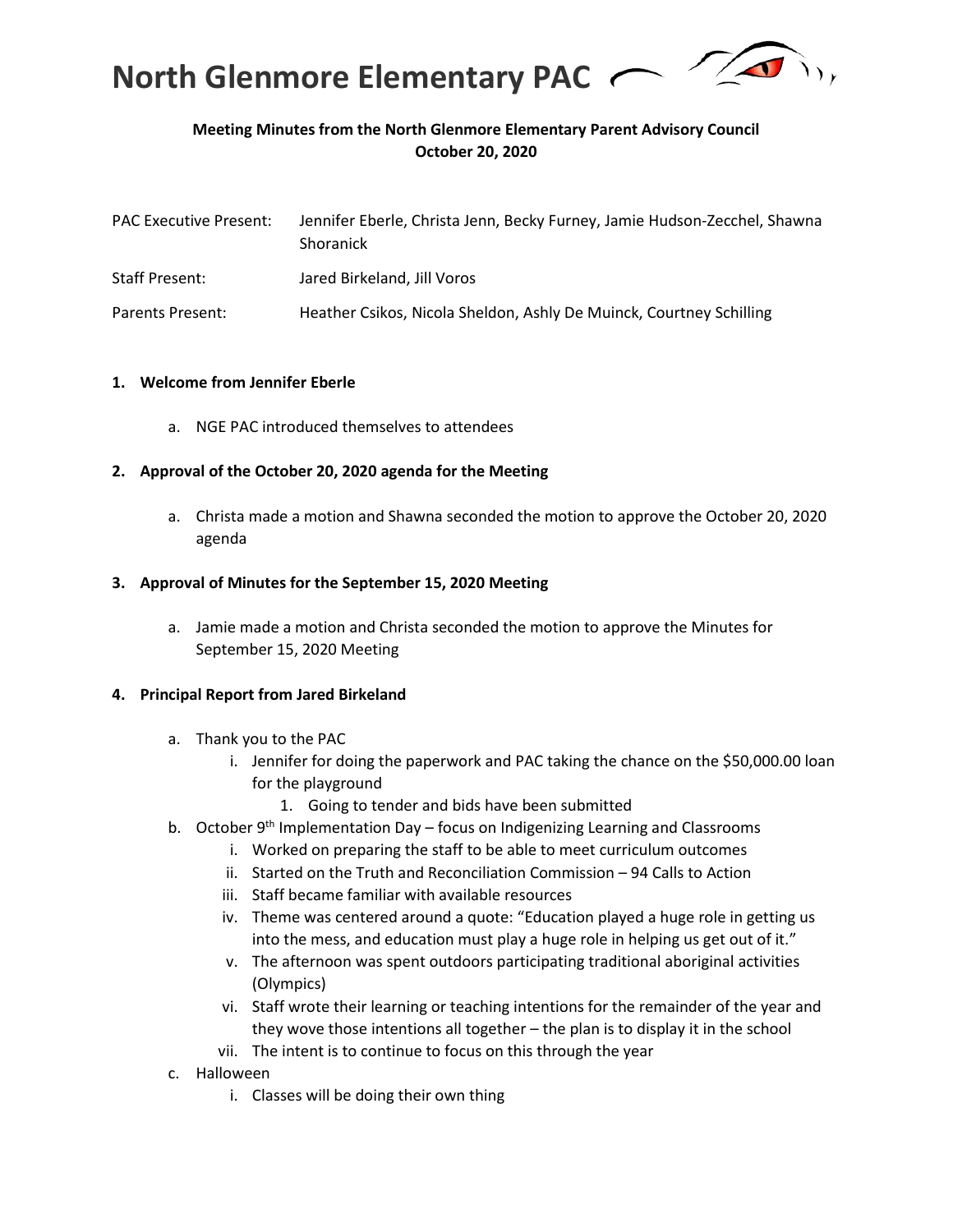# **North Glenmore Elementary PAC**



- ii. There will not be a costume parade this year
- iii. Students can wear costumes (a change of clothing is recommended) and avoid facepaint, violence, weapons, etc.
- iv. Do not bring treats or food to the class
- v. Jared will send this information to parents via email
- d. Playground update
	- i. Recommendation of the loan was approved so we have been granted the \$50,000.00 loan
- e. Key Upcoming Dates
	- i. Kindergarten Vision Screenings coming up
	- ii. Remembrance Day on November 11 there will be a Zoom assembly
		- 1. Becky question about how the students may participate in the assembly
		- 2. Jared unsure yet, but hopes to share a link to parents and will try to figure out how to involve the students, perhaps also by Zoom
	- iii. Lockdown drill on November 12
- f. Jill and Jared Staffing update
	- i. Esmae Rothfusz is a new indigenous advocate for students who have claimed indigenous ancestry – the first time the school has had a full-time advocate
	- ii. Judy Voss was a CEA who retired this past week she helped with the lunch program
	- iii. Dean Armstrong was a custodian who is moving on to Peter Greer and we are awaiting a new custodian
- g. Jennifer asked about I Ride
	- i. Jared It does not seem to be happening; it was scheduled for April or May last year but was put off

### **5. President's Report from Jennifer Eberle**

- a. Gaming Grant came in
	- i. \$11,400 was granted
- b. COBSS (Central Okanagan Bursary and Scholarship Society)
	- i. PAC gives COBSS \$500.00 each year as a scholarship to a former NGE students with strong work ethic and involvement in a community activity – cost is \$525.00 (\$25.00 for admin)
	- ii. Jennifer put forth a motion to provide \$525.00 to COBSS
	- iii. Jamie approved the motion, Shawna seconded the motion and motion was carried
	- iv. Deadline to submit is November 25
	- v. Christa received a letter from last year's recipient, Finlay Nye (currently at UBCO in Science, moving toward a Teaching degree and then may pursue a Masters or PhD) – she read the thank you letter to the PAC meeting attendees

### **6. Vice President's Report by Christa Jenn**

a. Nothing to report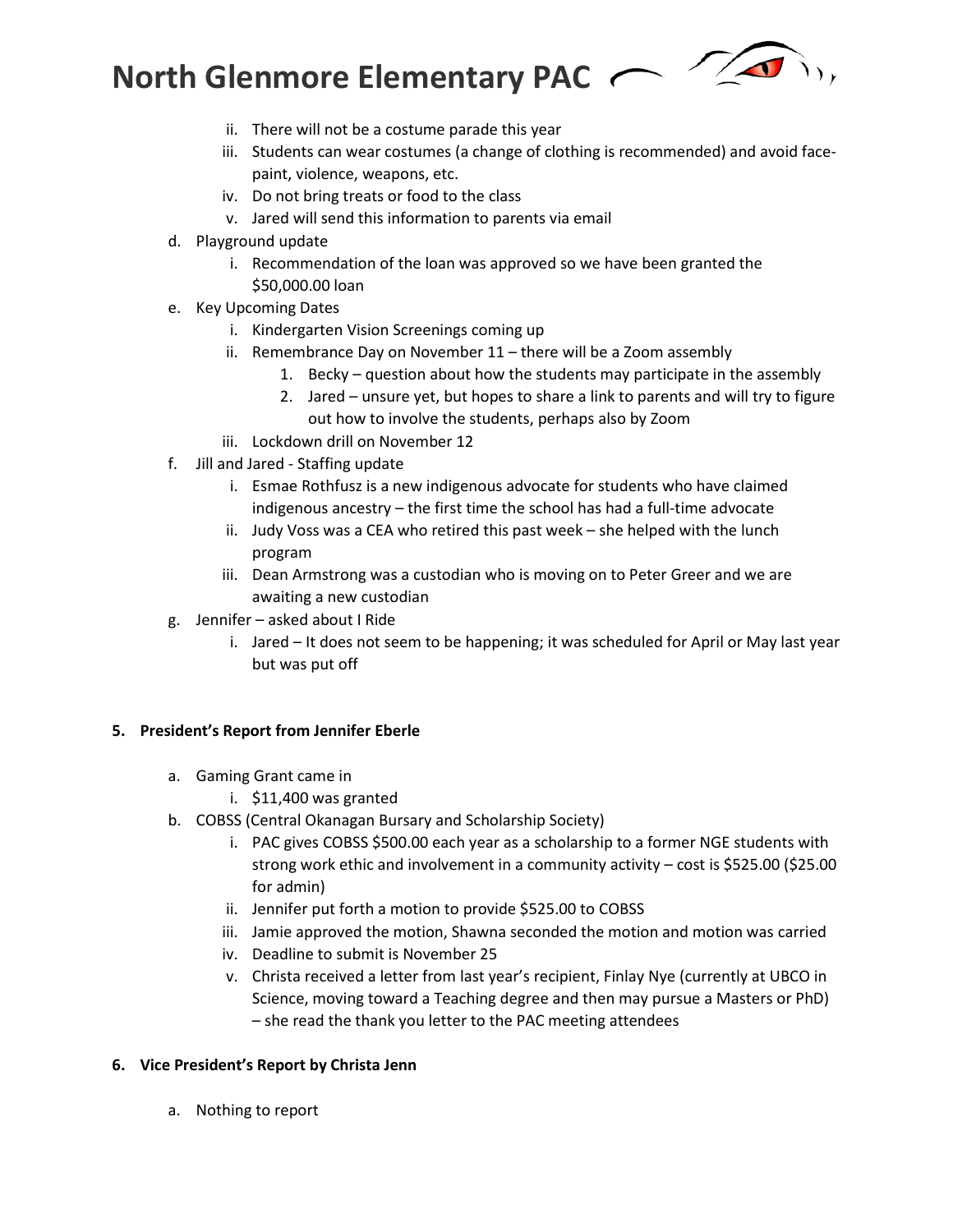**North Glenmore Elementary PAC** 



## **7. Treasurer's Report by Shawna Shoronick**

- a. The Gaming Grant came in
- b. Posed a question: Between the gaming account and our community account, we have enough pay down the loan in total or we could donate some of the money as additional funds toward the project; what would we like to do with the current funds?
	- i. Keep in mind that teachers are likely to ask for some funds, particularly for Christmas
	- ii. Jennifer we had talked about fixing the sand box
	- iii. Shawna we donated that money to the school in June
	- iv. Becky out of our typical contributions, what will not be funded this year due to COVID-19?
		- 1. Jared there will be fewer field trips
		- 2. Jill the staff conversed about how much they financial support they have received over the last 5 years and how they are grateful
		- 3. Jared recommends following the schedule and keep it slow
	- v. Shawna we could set some of the funds aside to be dedicated to the pay back
	- vi. Jill some of the technology that the PAC has purchased is coming to end of life and anticipates requests in the next couple years for more tech
		- 1. Shawna what were the purchases and costs like?
		- 2. Jared there were iPads but are now unable to update effectively (about 170 in total – each classroom has 5) and there are iPad carts
		- 3. Shawna do you get good discounts?
		- 4. Jared because it is Apple, we can only get a very small discount
		- 5. Jill there is a refresh cycle system in the district and we will not be able to come up in the cycle for a few years still
		- 6. Jennifer were there laptops purchased as well?
		- 7. Jared PAC bought some laptops quite a while back
- c. Teacher request for funds for Pumpkins
	- i. Jill Don-O-Ray farms is offering pumpkins at \$2.00 each to the school in lieu of Pumpkin Patch visits this year
	- ii. 170 pumpkins for Kindergartens and Grade 1's (\$340.00)
	- iii. Jennifer proposed a motion to fund the purchase of pumpkins for the Kindergartens and Grade 1's for up to \$350.00.
	- iv. Christa approved the motion, Jamie seconded the motion and motion was carried
- d. Teacher request for funds for Costumes
	- i. Mrs Weststrate and Mrs. Wong have requested \$300.00
	- ii. Jennifer proposed a motion to fund the purchase of costumes for the Christmas extravaganza for up to \$300.00.
	- iii. Christa approved the motion, Jamie seconded the motion and motion was carried
- **8. Fun Lunch Report by Jamie Zecchel**